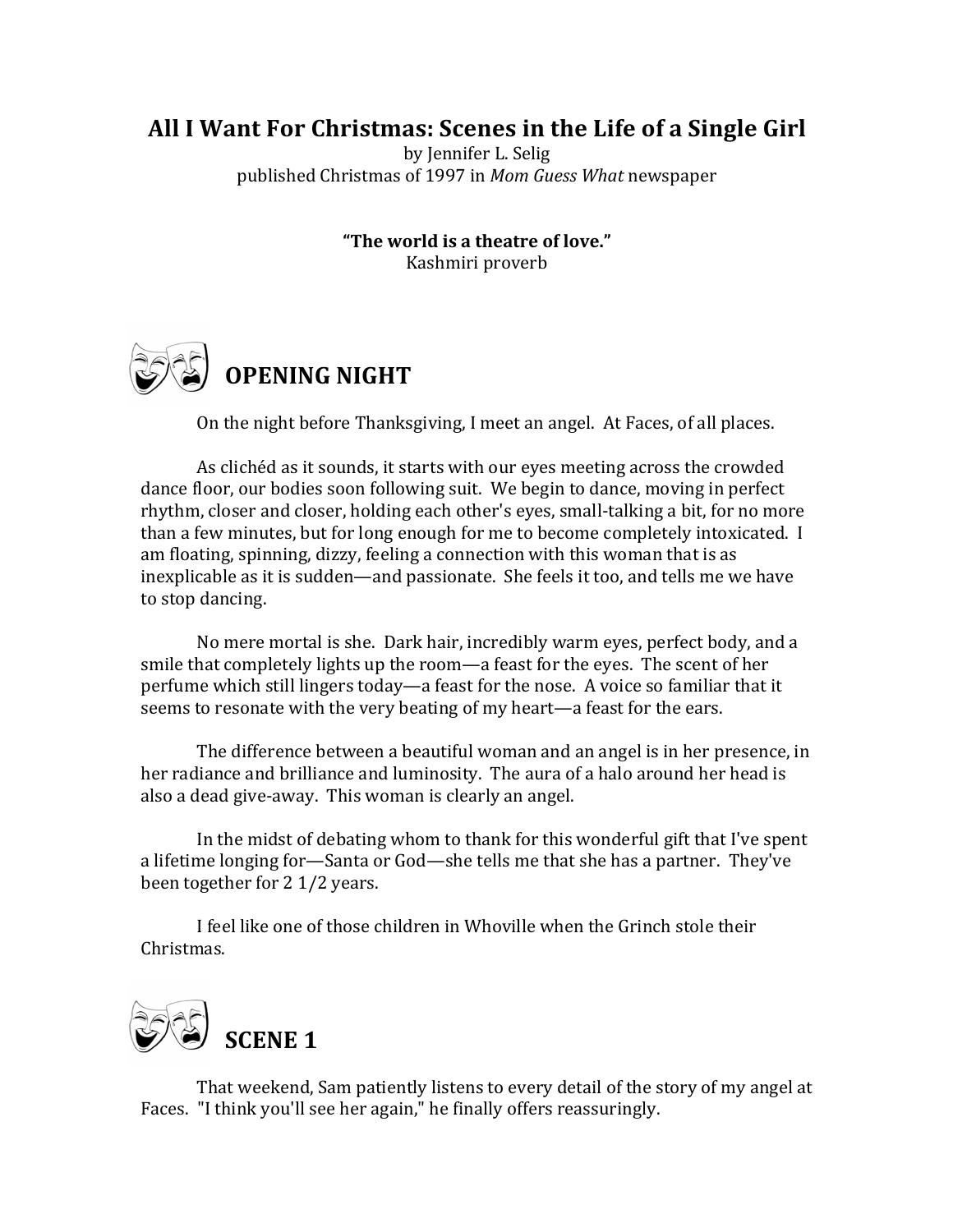"Oh yeah, I've seen her plenty of times since then. I see her driving down the road in every white car I pass, and I see her when I close my eves to sleep at night and I see her on the pages of the books I'm reading and I see her in the middle of teaching my classes. She's everywhere—she's become an apparitional angel almost haunting me."

"You saw her car? You should have gotten her license plate number and I could have looked her up for you." Sam works for an investigative agency.

"Samuel!" I reply indignantly. "You know I'm not the stalking type."

"Well honey, 'tis the season of stockings," he says, snickering, pleased with his sense of humor. "And I'm planning on stuffing a cute single one into mine for the holidays."

Puns aren't very funny to the broken-hearted. I tell him I'll save it for my first laugh of the new year.



I string up the outdoor lights, proud to be the first on my block to get lit.

I still don't understand what happened that night. People who don't believe in romance and magic might call it animal magnetism, pure physical lust. Others with a more mythological bent might say that we were hit with Cupid's poisonous arrow, making us fall uncontrollably in love with the next person we saw—equally random, though slightly more romantic than the animal theory.

Or, there's the theory I was reading, ironically enough, just hours before I saw her at the bar. Fred Alan Wolf is a physicist who explains deep attraction as two spinning quantum particles who find their true partner and feel "a dizziness, a loss of spatial sense, a psychic awareness, a sense of connection with the other physical thing." 

My favorite poet, Rumi, knew that over 500 years ago when he wrote, "All the particles of the world are in love and looking for lovers." Perhaps I just fell in love with the wrong particle, a proton who already had her neutron.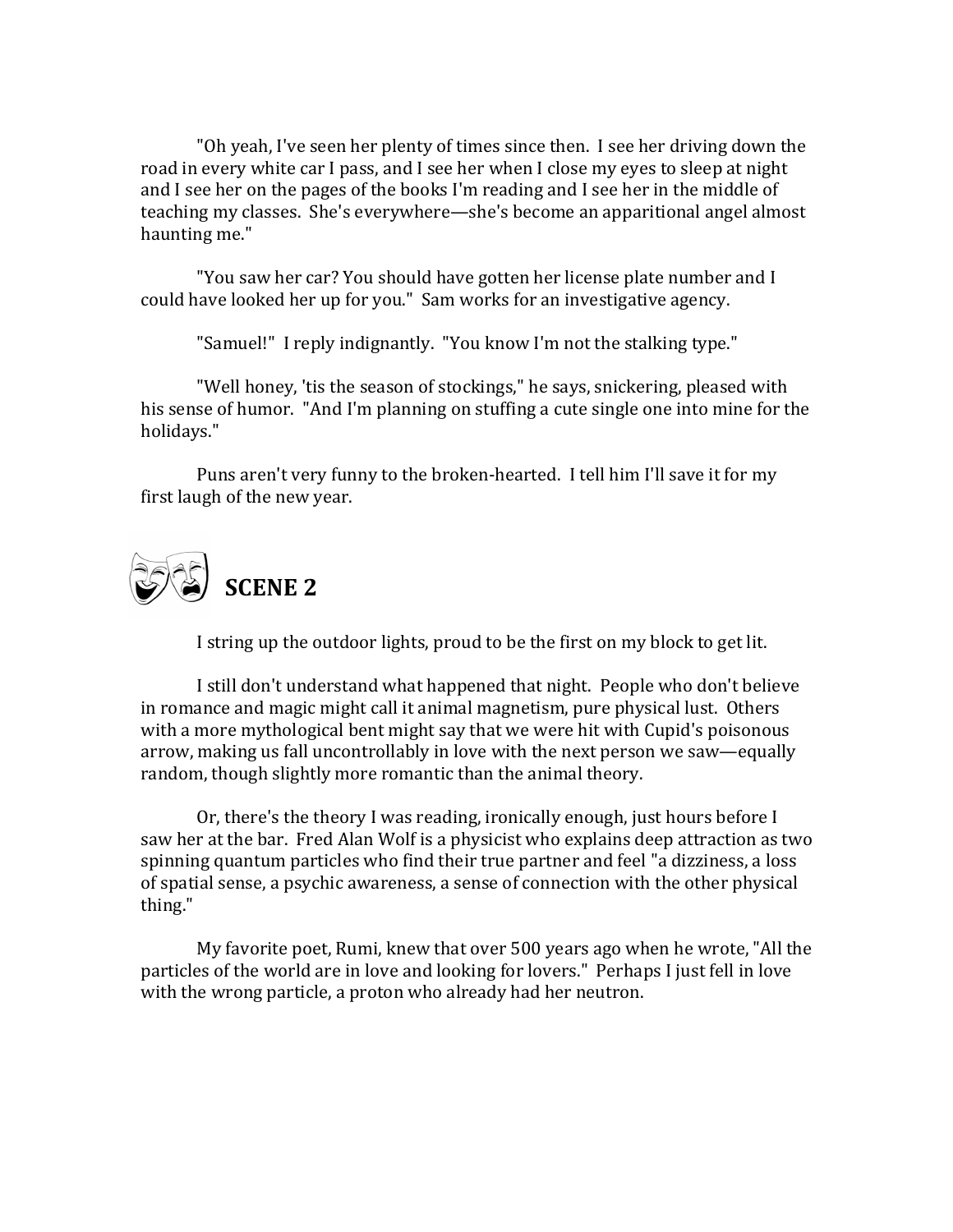

I call Alexandria the day after Thanksgiving. "How are you?" I ask, after detecting a sadness in her voice. "You sound depressed."

"I guess so, yea. The holidays always make me think of Hitler."

This comment takes me by surprise. I know Alex has always been a drama queen, but it seems odd for even her to have to juxtapose Hitler and the holidays to get her fix of melancholia for the day—until I remember that Hitler is the name we gave to her ex-girlfriend, a particularly militant dictator type of lover.

"I mean, don't you get depressed around the holidays? Don't you miss having a lover?" she asks wistfully.

"Not really," I tell her. But then again, I'm the type of person for whom not only is the glass always half-full, but all I wanted was half a glass anyway. I'll make the best out of anything.



This will be my third holiday season in a row without a lover to share it with. If I stay away from the Kenny G Christmas cd and only play "Ella Wishes You a Swinging Christmas" (and skip over "What are You Doing New Year's Eve?") then I'm usually okay. After all, being single at Christmas has its advantages. No having to split up the time between two families. No having to go to her terribly boring Christmas office party. No having to buy her the perfectly expensive yet meaningful gift. There's no arguing over different styles of Christmas trees, or the bigger decision—to flock or not to flock.

Then again, there are disadvantages. No one to put her finger on just the right spot on the ribbon, to sneak a kiss on your nose as you tie the knot on your mother-in-law's present. No one to drive you home from your office party if you've had too much eggnog, to tell you if you made an idiot of yourself in front of your coworkers. No receiving the perfectly expensive yet meaningful gift. No slow dancing in the living room to romantic holiday songs by the light of the Christmas tree.

Sometimes the glass really is half-empty, but if I squint my eyes hard enough, I can make it seem half-full.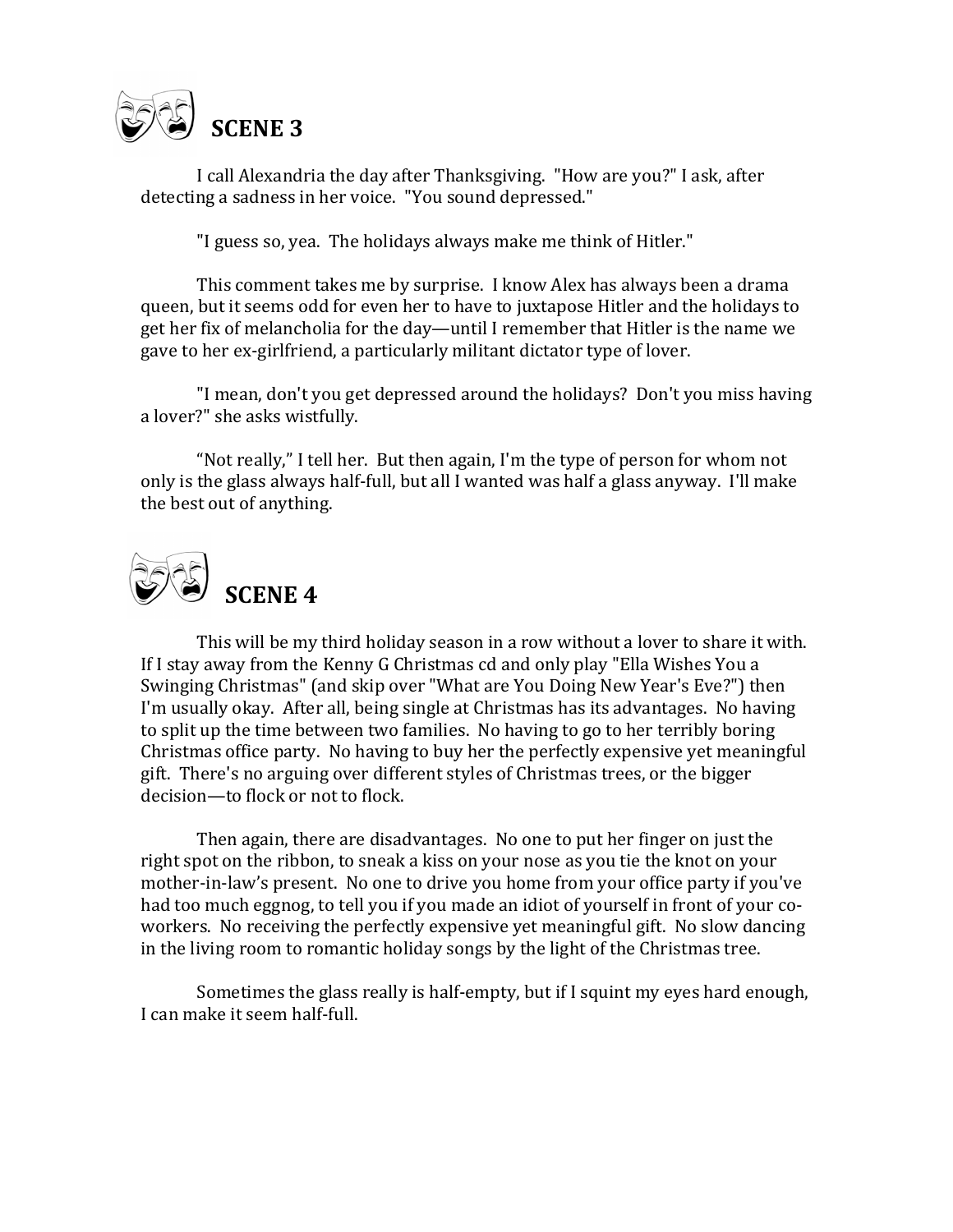

Sarah is a single friend of mine who shared with me a few days ago that she wrestles with why even bothering to put up a tree or string lights if she doesn't have a lover to share them with. Not me. I love the holiday season. Brilliant white lights, blood red poinsettias, pine green trees, bright Hanukkah blue and gold—a feast for the eyes. Holiday songs, the Salvation Army bells, the bustle of shoppers—a feast for the ears. Cinnamon, pine, potpourri, a roasting turkey—a feast for the nose.

I place the Christmas angel on top of the tree. Another disadvantage of being single is that no one can tell you if it's on straight—you have to keep climbing up and down the ladder, checking it yourself.

I still can't stop thinking of her. Angels, when they finally appear, are not supposed to have lover angels. Then again, I remind myself for cheap consolation, there were three of Charlie's Angels. A perpetual triangle, with me as Kate Jackson, the unchosen one with the boring hair. Why, I wonder, would I be shown the perfect vision of the perfect woman, the cookie cutter from which my type was made, yet have her snatched away from me after only five blissful minutes?

Ella bops in the background with her swinging version of "Santa Claus is Coming to Town." She warns me, "He's making a list, and checking it twice. Gonna find out who's naughty and nice." Stepping off the ladder, I think perhaps I've hit on the real reason for my torment. Maybe I've been naughty this year, and this was my lump of coal, a month early, as a warning to get my act together.

I check the balance on my karma sheet, but find it still heavy on the nice side. Nevertheless, I swear to "be good for goodness sake" from here to eternity.



At my friend Jack's house after dinner that night, we share a glass of brandy and fall to lamenting our singular state.

"We should start a club. A singles club. We could call it SOS. Season of Singles. Single Over the Season," he suggests sardonically.

"Or, for us, it will be more like Single over the Seasons," I reply, emphasis on the final " $s$ ."

"I don't know," he says as he shakes his head. "I'm just so good at pining away after some man I can't have or don't have. I think it may be my gift. I'm not sure I can give it up."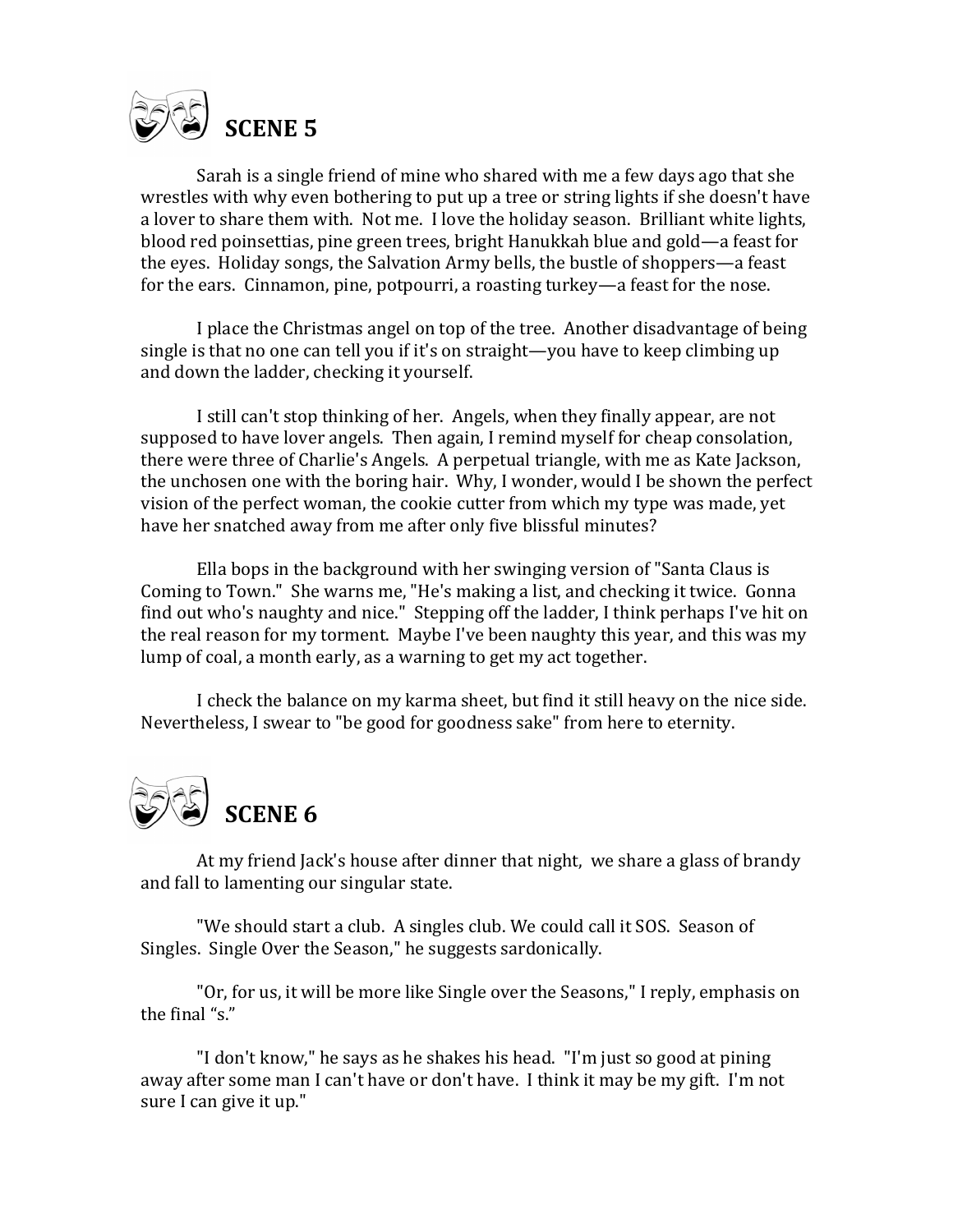"I hear you, brother. I'm a piner too. A piner from way back. But hell, at least now we're seasonally correct." (Sometimes the broken-hearted do make their own puns, but they don't promise to laugh at them).

"You're right. 'Tis the season to be lonely," he says as he kisses me goodnight.

I drive away from his house, still smiling at the possibility of our SOS club, so lost in my thoughts that somehow I miss my turn. It is late and dark, and I can't find my way back to the freeway. I keep going down the same streets, finding the same dead-ends, finding myself more and more frustrated, until finally, I pull over and begin to cry. "Please, I don't want to be lost. Don't let me be lost anymore." I feel slightly ridiculous as tears stream down my face, and I know what this is actually about—not being lost, but being *not found*.

Sometimes the glass really is half-empty, but if I cry hard enough, I can make it half-full again.



Somewhere out there, my angel is lying in the arms of another. Somewhere out there I am lying under my tree with my dogs, counting my blessings, minus one. Somewhere out there, another woman I've never met is wishing for me. Somewhere out there Sam is stuffing his stocking, Alex is missing Hitler, Sarah is wondering whether to bother trimming a tree, and Jack is pining away while drinking the dregs of the bottle of brandy. Somewhere out there, animals are drawn together like magnets, Cupid is blindly shooting arrows, and particles are falling in love. Somewhere out there, you're reading this story, maybe finding a little piece of yourself in it.

If you're in a relationship, promise me this. Skip the curtain call and go home to your lover, holding him or her so close to you until you can feel wings. What you are holding is a miracle, but only if you recognize it.

If you're single, stay seated.



One of my favorite holiday songs when I was little was "All I Want for Christmas is My Two Front Teeth," except I faulted the girl who sang it with being